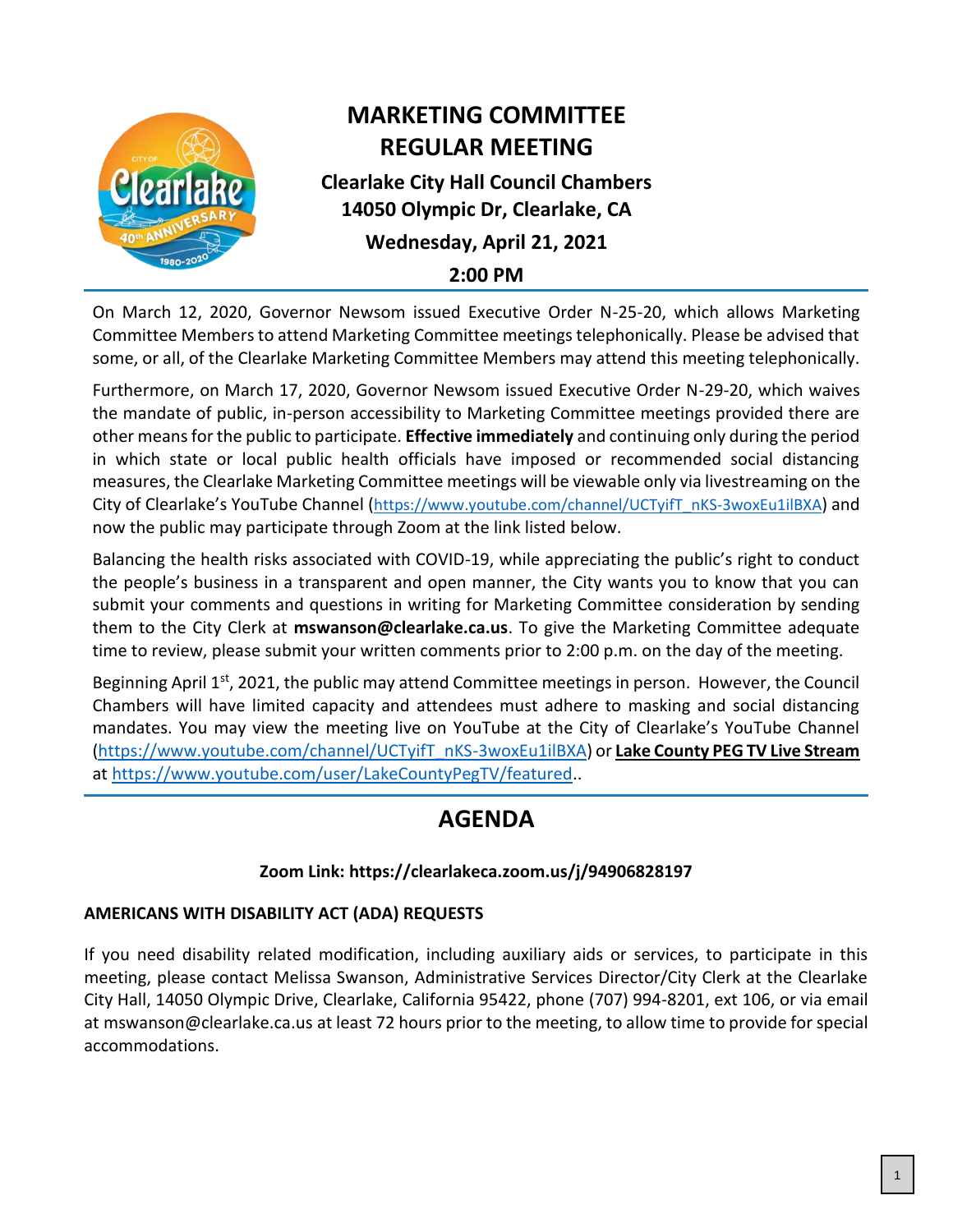Staff reports for each agenda item are available for review at www.clearlake.ca.us. Any writings or documents pertaining to an open session item provided to a majority of the Committee less than 72 hours prior to the meeting, shall be made available for public inspection on the City's website at www.clearlake.ca.us.

### **CALL TO ORDER**

#### **ROLL CALL**

**MEETING PROCEDURES:** *All items on agenda will be open for public comments before final action is taken. Citizens wishing to introduce written material into the record at the public meeting on any item are requested to provide a copy of the written material to the City Clerk prior to the meeting date so that the material may be distributed to the Committee prior to the meeting. Speakers must restrict comments to the item as it appears on the agenda and stay within a three minute time limit. The Chair has the discretion of limiting the total discussion time for an item. As a courtesy to others, please turn off cell phones and any other distracting devices.*

**PUBLIC COMMENT:** *During this Marketing Committee meeting, public comment will be accepted via email and Zoom. If you would like to comment remotely, please follow the protocols below:*

*-- Send comments via email to the City Clerk at mswanson@clearlake.ca.us prior to the commencement of the Marketing Committee meeting. -- Identify the subject you wish to comment on in your email's subject line.*

- *-- Members of the public may also participate directly through the Zoom link.*
- *-- Each Public Comment emailed to the City Clerk will be read aloud by the Chair or a member of staff for up to three minutes or will be displayed on a screen.*

*-- Public Comment emails which are received after the beginning of the meeting will not be included in the record.*

#### **BUSINESS**

- 1. Discussion on Light Pole Banners Recommended Action: Discuss and give possible direction to staff
- [2.](#page-3-0) Discussion on Beautification Projects Recommended Action: Discuss and provide possible direction to staff
- 3. Update and Discussion of Event Projects Recommended Action: Discuss and provide possible direction to staff
- 4. Update and Discussion of Content Projects Recommended Action: Discuss and provide possible direction to staff

#### **CITY MANAGER AND MEMBER REPORTS**

#### **FUTURE AGENDA ITEMS**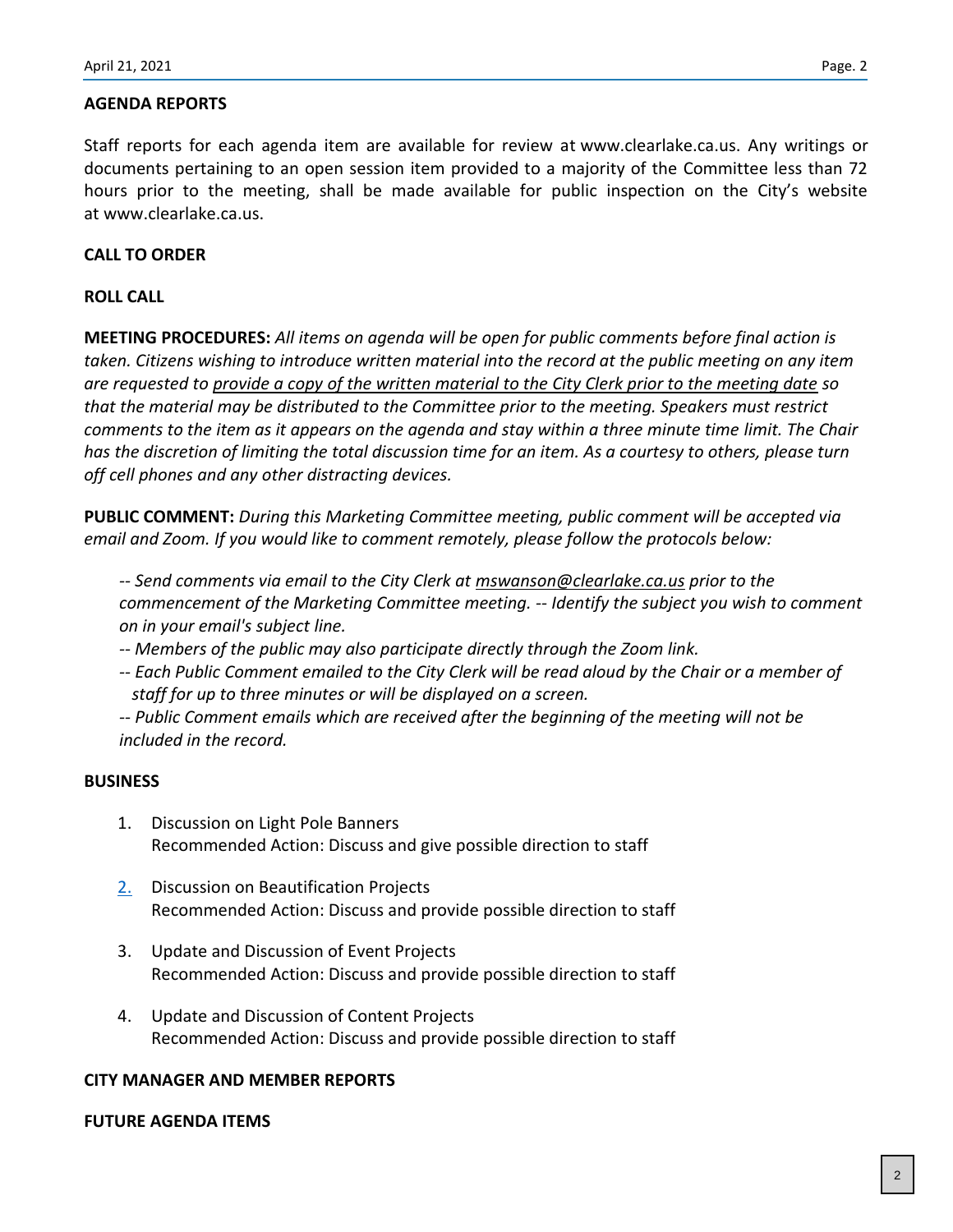### **ADJOURNMENT**

POSTED: April 16, 2021

elissa Suranson

Melissa Swanson, Administrative Services Director/City Clerk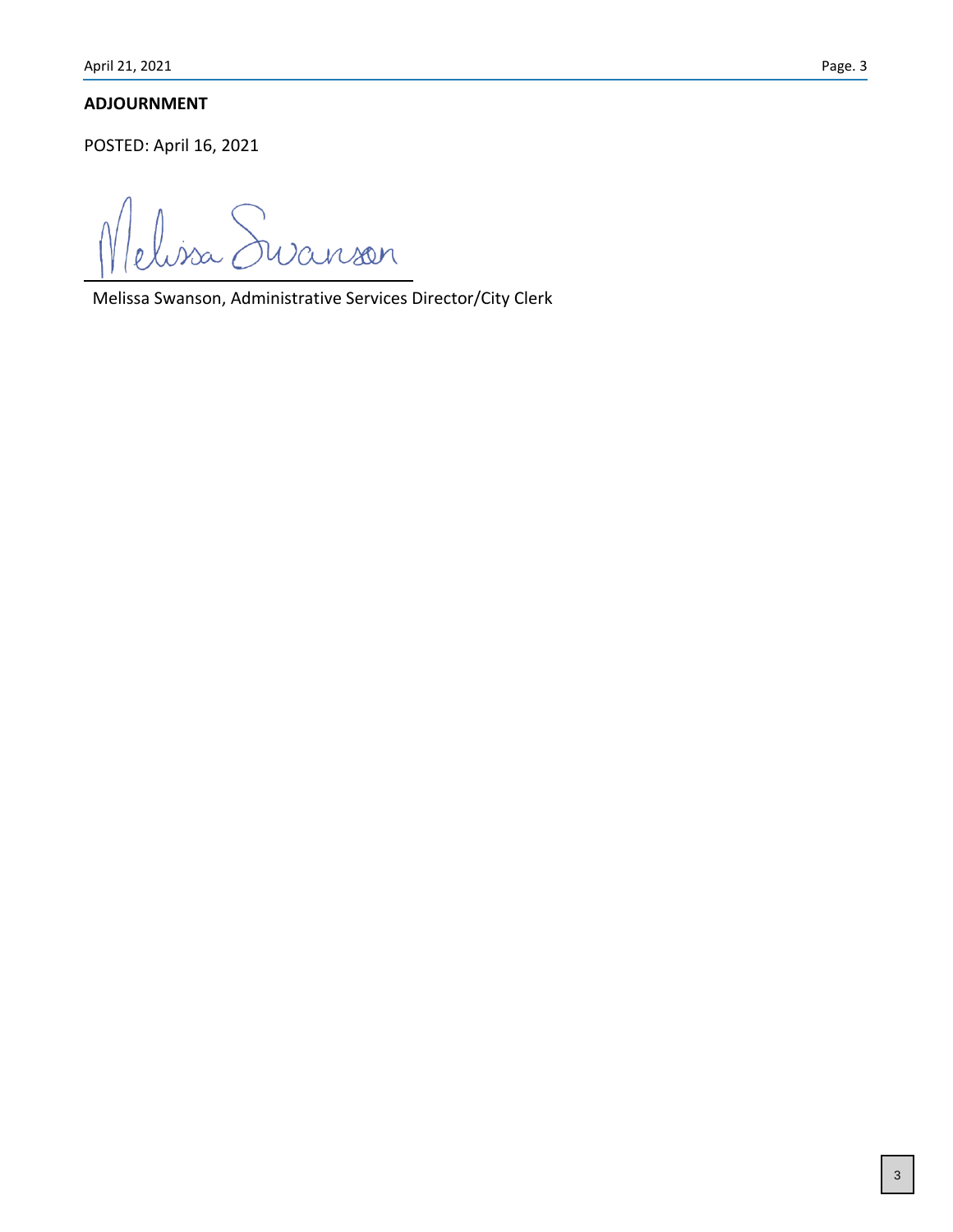<span id="page-3-0"></span>

| <b>Events Sub-group</b>                                |                         |                        |                                  |                             |                                                                                                                |                                   |                      |                      |                            |                  |
|--------------------------------------------------------|-------------------------|------------------------|----------------------------------|-----------------------------|----------------------------------------------------------------------------------------------------------------|-----------------------------------|----------------------|----------------------|----------------------------|------------------|
| <b>Project Name</b>                                    | Category                | <b>Project Lead</b>    | Contributing                     | <b>Event Date</b>           | <b>Project Log</b>                                                                                             | Location                          | <b>Planning Link</b> | <b>Event Website</b> | <b>Application License</b> | <b>Marketing</b> |
| Event Playbook                                         | <b>Event Operations</b> | David Claffey          | Melissa Swanson, Tina Viramontes |                             | 3/1: David briefed by city staff.                                                                              | NA                                |                      |                      |                            |                  |
| Event Promotion Best Practices Event Operations        |                         |                        |                                  |                             |                                                                                                                | <b>NA</b>                         |                      |                      |                            |                  |
| Fall Events Program                                    | <b>Event Operations</b> | David Claffey          |                                  | Saturday, September 4, 2021 |                                                                                                                | <b>Austin Park</b>                |                      |                      |                            |                  |
| <b>Soap Box Derby</b>                                  | Events                  | Tina Viramontes        |                                  |                             | Saturday, May 29, 2021 1/20: Tentative for Memorial Day Weekend                                                | Dam Road Ext.                     |                      |                      |                            |                  |
| 4th of July Parade                                     | Events                  | Lions                  |                                  | Saturday, July 3, 2021      |                                                                                                                | <b>Redbud Park</b>                |                      |                      |                            |                  |
| 4th of July Events                                     | Events                  | Lions                  |                                  |                             |                                                                                                                | <b>Austin Park</b>                |                      |                      |                            |                  |
| 4th of July Fireworks                                  | Events                  | Lions                  |                                  |                             |                                                                                                                | <b>Austin Park</b>                |                      |                      |                            |                  |
| Christmas Parade                                       | Events                  |                        |                                  | Saturday, December 4, 2021  |                                                                                                                | <b>Redbud Park</b>                |                      |                      |                            |                  |
| <b>Trunk or Treat</b>                                  | Events                  | <b>Bruno Sabatier</b>  |                                  | Sunday, October 31, 2021    |                                                                                                                | <b>Austin Park</b>                |                      |                      |                            |                  |
| <b>Fishing Tournaments Attraction Event Operations</b> |                         |                        |                                  |                             |                                                                                                                | NA                                |                      |                      |                            |                  |
| Great Holiday Light Fight                              | Events                  | Zabdy Neria            | David Claffey                    | Wednesday, December 1, 2021 |                                                                                                                | <b>NA</b>                         |                      |                      |                            |                  |
| Lake County High School Fishing Fishing Tournament     |                         | Tina Viramontes        |                                  | Sunday, April 11, 2021      |                                                                                                                | <b>Redbud Park</b>                |                      |                      |                            |                  |
| Best Bass Fishing Tournament Fishing Tournament        |                         | <b>Tina Viramontes</b> |                                  | Saturday, April 17, 2021    |                                                                                                                | <b>Redbud Park</b>                |                      |                      |                            |                  |
| <b>Raising of the Flag</b>                             | Events                  | City Staff             |                                  | Wednesday, May 19, 2021     |                                                                                                                | <b>Austin Park</b>                |                      |                      |                            |                  |
| Best Bass Fishing Tournament Fishing Tournament        |                         | <b>Tina Viramontes</b> |                                  | Saturday, May 15, 2021      |                                                                                                                | <b>Redbud Park</b>                |                      |                      |                            |                  |
| Best Bass Fishing Tournament Fishing Tournament        |                         | <b>Tina Viramontes</b> |                                  | Saturday, June 5, 2021      |                                                                                                                | <b>Redbud Park</b>                |                      |                      |                            |                  |
|                                                        |                         |                        |                                  |                             | 1/20 Bruno trying to convince school to lean into their school colors and                                      |                                   |                      |                      |                            |                  |
| St. Patrick's Day with Woodland Events                 |                         | <b>Bruno Sabatier</b>  |                                  |                             | Wednesday, March 17, 2021 adopt this event. College can do Alcohol.                                            | <b>Woodland Community College</b> |                      |                      |                            |                  |
|                                                        |                         |                        |                                  |                             |                                                                                                                |                                   |                      |                      |                            |                  |
| New Years Fireworks                                    | Events                  | <b>Bruno Sabatier</b>  |                                  |                             | Friday, December 31, 2021 1/20 Clearlake Marina has a barge that can be used as a launch platform. Austin Park |                                   |                      |                      |                            |                  |
| Best Bass Fishing Tournament Fishing Tournament        |                         | <b>Tina Viramontes</b> |                                  | Saturday, July 24, 2021     |                                                                                                                | <b>Redbud Park</b>                |                      |                      |                            |                  |
| Best Bass Fishing Tournament Fishing Tournament        |                         | <b>Tina Viramontes</b> |                                  | Saturday, July 31, 2021     |                                                                                                                | <b>Redbud Park</b>                |                      |                      |                            |                  |
| Best Bass Fishing Tournament Fishing Tournament        |                         | <b>Tina Viramontes</b> |                                  | Saturday, August 28, 2021   |                                                                                                                | <b>Redbud Park</b>                |                      |                      |                            |                  |
| Best Bass Fishing Tournament Fishing Tournament        |                         | <b>Tina Viramontes</b> |                                  | Saturday, October 9, 2021   |                                                                                                                | <b>Redbud Park</b>                |                      |                      |                            |                  |
| Public Event Board                                     | <b>Event Operations</b> |                        |                                  |                             |                                                                                                                |                                   |                      |                      |                            |                  |
| <b>Chamber Easter Event</b>                            | Events                  | Chelsea Raff           |                                  |                             |                                                                                                                |                                   |                      |                      |                            |                  |
| <b>Clearlake Farmers Market</b>                        | Events                  |                        |                                  |                             |                                                                                                                |                                   |                      |                      |                            |                  |

| <b>Completed Events</b>                         |          |                                  |                         |                    |                    |  |                                                           |  |
|-------------------------------------------------|----------|----------------------------------|-------------------------|--------------------|--------------------|--|-----------------------------------------------------------|--|
| <b>Project Name</b>                             | Category | <b>Project Lead Contributing</b> | <b>Event Date</b>       | <b>Project Log</b> | Location           |  | Planning Link Event Website Application License Marketing |  |
| Best Bass Fishing Tournament Fishing Tournament |          | City Staff                       | Saturday, March 6, 2021 |                    | <b>Redbud Park</b> |  |                                                           |  |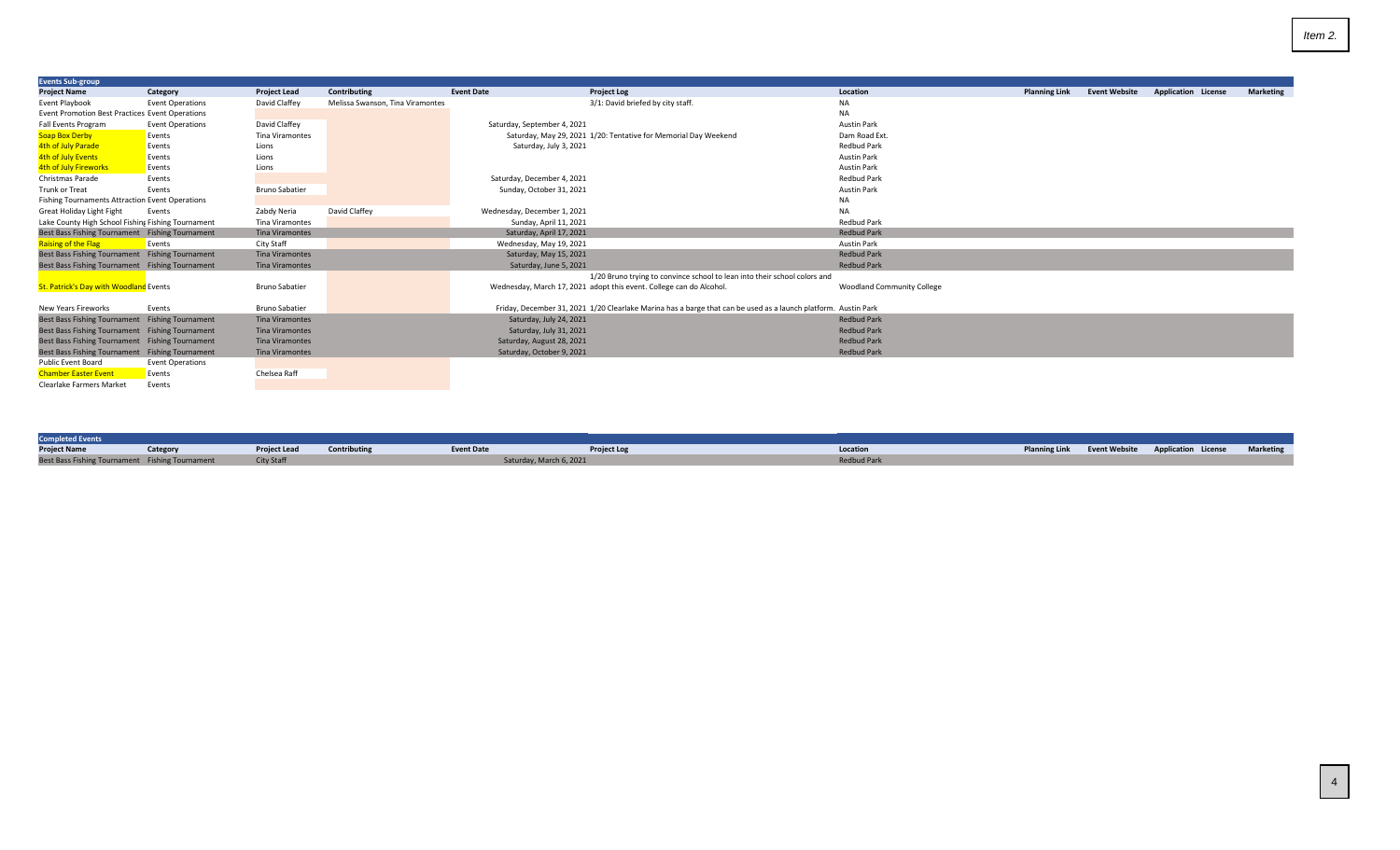| <b>Beautification Sub-group</b>       |                |                         |                       |                                                                                                                                                                                                             |                                   |                   |                       |          |              |       |                    |
|---------------------------------------|----------------|-------------------------|-----------------------|-------------------------------------------------------------------------------------------------------------------------------------------------------------------------------------------------------------|-----------------------------------|-------------------|-----------------------|----------|--------------|-------|--------------------|
| <b>Project Name</b>                   | Category       | <b>Project Lead</b>     | Contributing          | <b>Project Log</b>                                                                                                                                                                                          | <b>Working Link</b>               | <b>Final Link</b> | <b>Important Date</b> | Assigned | <b>Draft</b> | Final | <b>Distributed</b> |
| <b>Storefront Art</b>                 | Beautification | Chelsea Raff            | Kristina Nelson       | 1/20: Chelsea Presented Idea based on Russian River Concept. Next step to identify addresses and<br>contact info for potental shop owners.                                                                  | https://russianriver.com/artwork/ |                   |                       |          |              |       |                    |
|                                       |                |                         |                       | 1/20: Four total Scuptures, 3 carved in wood. Still in progress. 1 formed from metal. Alan and Bruno<br>walked. Locations will be Redbud, Highland and two in Austin (Park and Beach). Goal to be installed |                                   |                   |                       |          |              |       |                    |
| <b>Fish Statues</b>                   | Beautification | Bruno Sabatier          | Arts Council/Artist   | before Memorial Day                                                                                                                                                                                         |                                   |                   | Memorial Day Weekend  |          |              |       |                    |
| 2021 Mural                            | Beautification | Bruno Sabatier          | Arts Council          |                                                                                                                                                                                                             |                                   |                   |                       |          |              |       |                    |
| Light Pole Banner                     | Beautification | David Claffev           | <b>Bruno Sabatier</b> |                                                                                                                                                                                                             |                                   |                   |                       |          |              |       |                    |
| Poetry Boxes                          | Beautification | Georgina Marie Guardado |                       |                                                                                                                                                                                                             |                                   |                   |                       |          |              |       |                    |
| <b>Downtown Strategies</b>            | Beautification |                         |                       | 3/4: Downtown strategies to be reviewed and implemented                                                                                                                                                     |                                   |                   |                       |          |              |       |                    |
| <b>Clearlake BioDiversity Project</b> | Beautification | Susan Bloomquist        |                       | 3/4: Susan to present to the committee in March                                                                                                                                                             |                                   |                   |                       |          |              |       |                    |